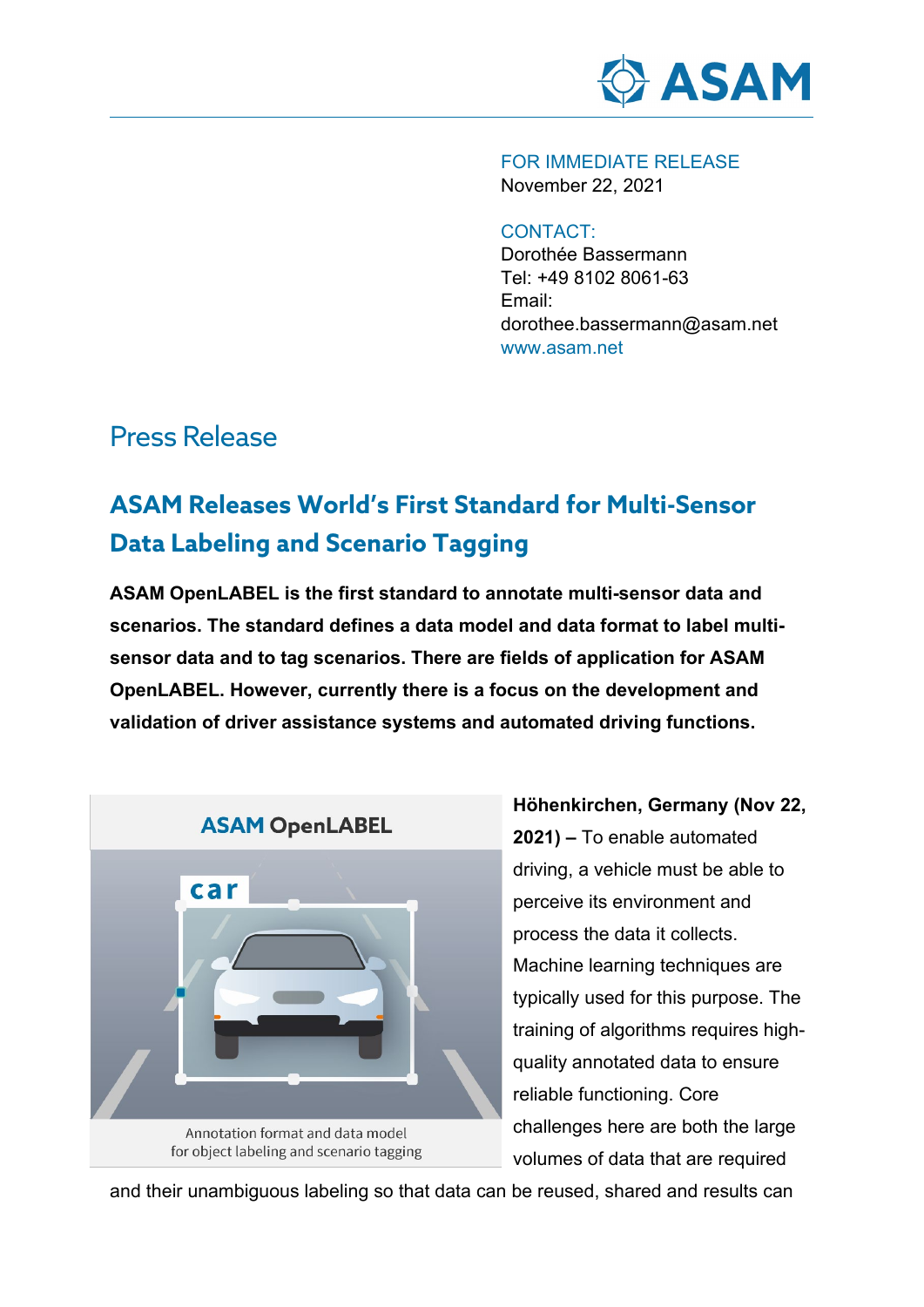

be reproduced. Some organizations already offer open databases and make data sets available to the industry. However, they usually use their own taxonomies, formats, and data models, making it difficult to share and reuse the data. This results in the following challenges:

- The data sets of the different organizations can only be compared, used or shared to a limited extent.
- Annotated data sets can only be reused to a limited extent.
- Maintenance and updating of the annotations are difficult.
- This has a negative impact on the quality of the annotations.

The unambiguous labeling of data is therefore an essential prerequisite for shared use and thus for the safety of autonomous driving systems. However, it is often associated with enormous effort and considerable costs.

ASAM OpenLABEL is the first standard to provide a solution: The standard specifies a data model and format for structuring and organizing information to label different types of sensor data (e.g., from cameras, lidar, radar, etc.) in so-called "labels". In addition, ASAM OpenLABEL defines a set of standardized "tags" as well as a data model to categorize and organize scenarios.

To guarantee an unambiguous designation of labels, tags and other description elements, ASAM OpenLABEL provides for the use of ontologies. Although ASAM recommends the use of ASAM OpenXOntology (release of the standard in December 2021), ASAM OpenLABEL can also be used with other ontologies and taxonomies.

Experts see great opportunities for this standard to lead to a fundamental improvement in the quality of data sets and to an increase in the efficiency of development cycles.

*"ASAM OpenLABEL is the first-of-its-kind standard, and definitely not a conventional one. It is underpinned by an entirely novel approach to labeling that enables a much more efficient way to manage and maintain labels and their semantics through the*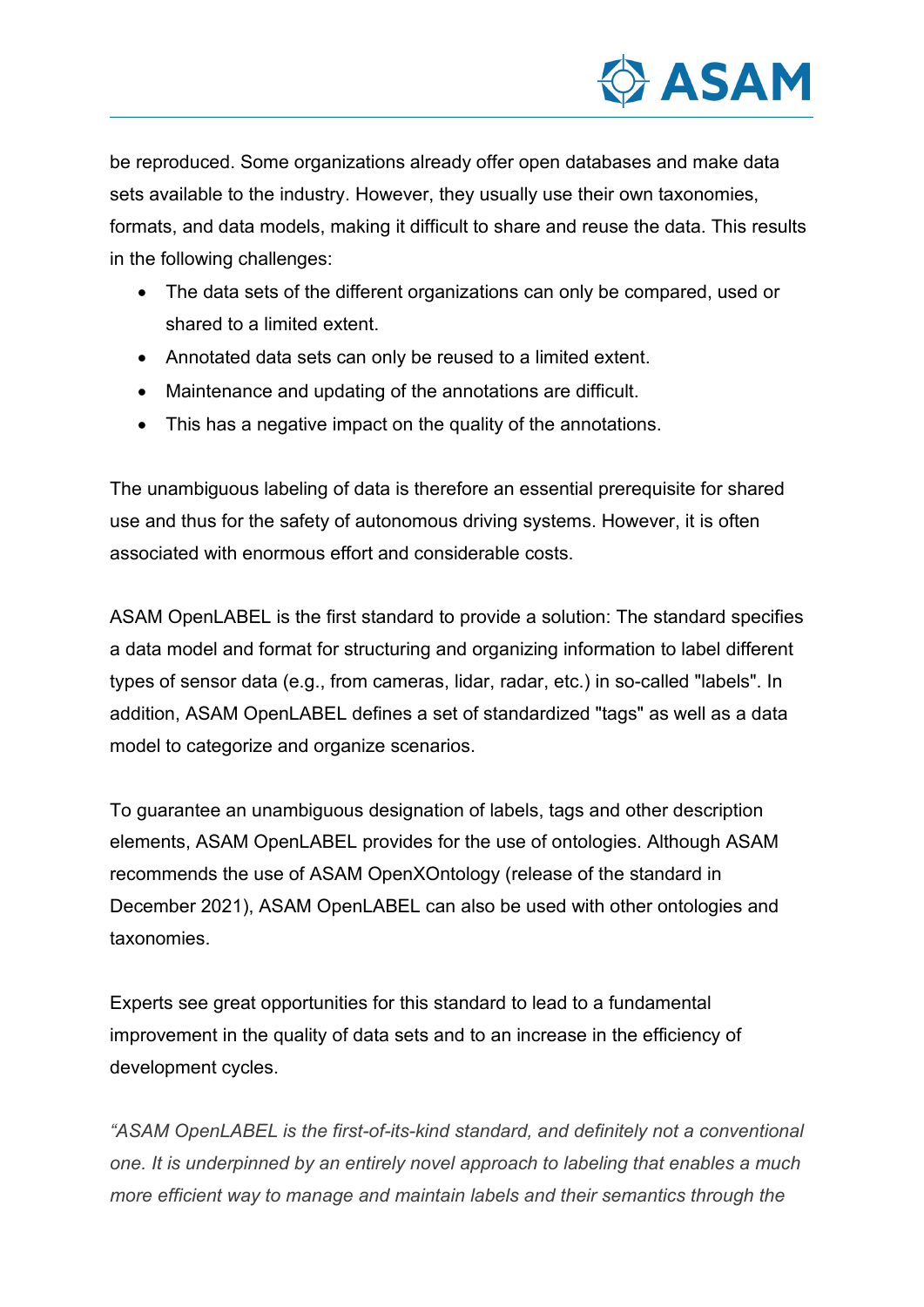

*use of ontologies. We are confident that OpenLABEL will significantly help the industry in iterating faster, sharing data more efficiently, and ultimately deploy safe ADAS and AV systems sooner" -* **Nicola Croce,** Deepen AI, project lead of the standard development group "ASAM OpenLABEL V1.0.0."

*"ASAM OpenLABEL is a new standard that standardizes multi-sensor data labeling as well as scenario labeling and facilitates interchangeability of data sets. The standardized format and data model, as well as the use of ontologies as a basis, will lead to a noticeable increase in the quality of annotated data sets, contributing to the safety of autonomous driving. As this is the first standard in the world to address annotation, we are confident that ASAM OpenLABEL will soon be a widely used and trusted standard in the industry."* – **Peter Voss,** Managing Director ASAM e.V.

ASAM OpenLABEL was developed by an international working group of experts from 22 ASAM member companies. They all contributed with their expertise to ensure that the new standard meets the requirements and expectations of the industry.

Potential users of ASAM OpenLABEL include specialists in machine learning, perception and/or computer vision, data labeling, test processes, systems, validation and verification of ADAS and AV, functional safety, and simulation.

#### **About ASAM e.V.**

ASAM e.V. (Association for Standardization of Automation and Measuring Systems) is actively promoting standardization within the Automotive Industry. Together with its currently more than 360 member organizations worldwide, the association develops standards in the area of automotive electronic engineering that define interfaces and data models for tools used for the development and testing of electronic control units (ECUs) and for the validation of the total vehicle. ASAM is the legal representative of more than 30 standards that are applied in the automotive industry worldwide.

[\(www.asam.net\)](https://asamev.sharepoint.com/Freigegebene%20Dokumente/04.%20Marketing/08%20Public%20Relations/01%20Public%20Relations/01%20ASAM%20Press%20Releases/2018_07_16_OpenDRIVE/www.asam.net)